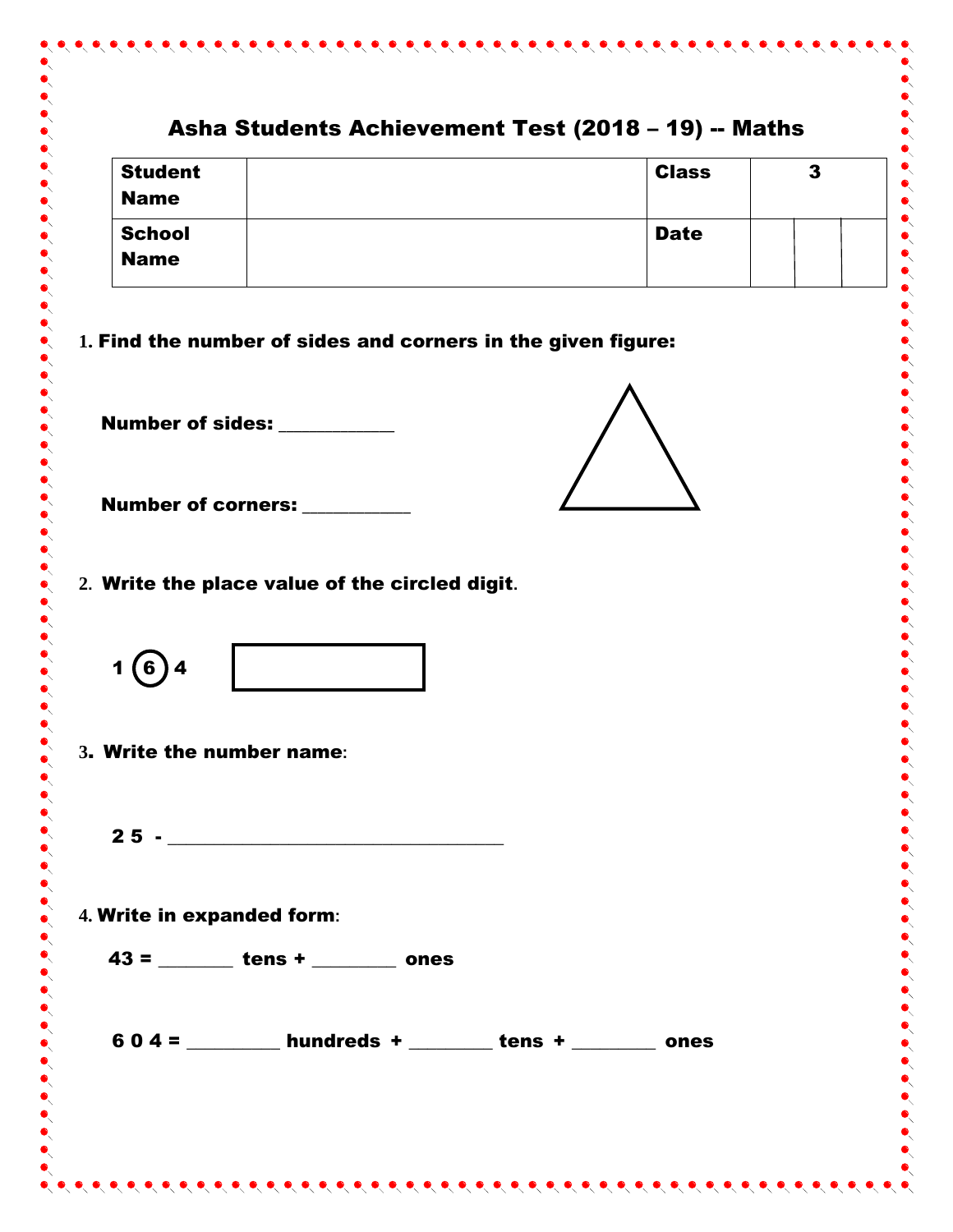**5**. Write in short form**:**

i) 80 + 7 =  $\frac{1}{2}$ ii)  $400 + 50 + 1 =$ **6.** Write the numbers in ascending and descending order 25, 14, 87, 38 Ascending order: \_\_\_\_\_, \_\_\_\_\_, \_\_\_\_\_, \_\_\_\_\_\_ Descending order: \_\_\_\_\_, \_\_\_\_\_, \_\_\_\_\_, \_\_\_\_\_\_ **7**. Observe the pattern and complete the blanks: 80, 70, 60, \_\_\_\_\_, \_\_\_\_, \_\_\_\_, \_\_\_\_ **8**. Write any two numbers greater than 68 in the circle**: 9**. Fill in: i)  $7 \times 3 =$ ii)  $4 \times 2 =$  $\bullet\hspace{-0.45ex}\bullet\hspace{-0.45ex}\bullet\hspace{-0.45ex}\bullet\hspace{-0.45ex}\bullet\hspace{-0.45ex}\bullet\hspace{-0.45ex}\bullet\hspace{-0.45ex}\bullet\hspace{-0.45ex}\bullet\hspace{-0.45ex}\bullet\hspace{-0.45ex}\bullet\hspace{-0.45ex}\bullet\hspace{-0.45ex}\bullet\hspace{-0.45ex}\bullet\hspace{-0.45ex}\bullet\hspace{-0.45ex}\bullet\hspace{-0.45ex}\bullet\hspace{-0.45ex}\bullet\hspace{-0.45ex}\bullet\hspace{-0.45ex}\bullet\hspace{-0.45ex$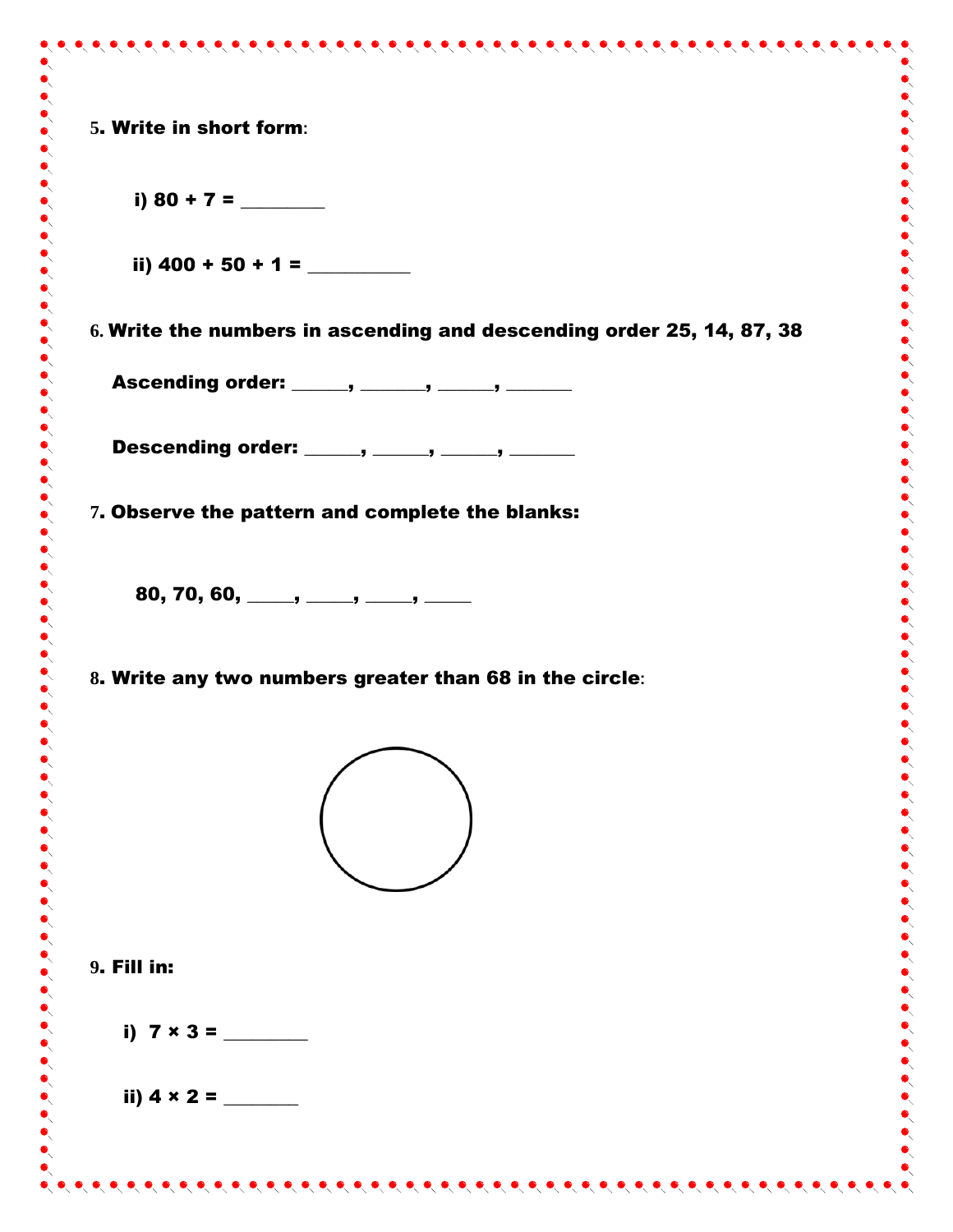

## . Subtract:

| т            | $\mathbf 0$  |
|--------------|--------------|
| 5            | 6            |
| $\mathbf{2}$ | $\mathbf{2}$ |
|              |              |

|                          | 6            | 9            | 3 |
|--------------------------|--------------|--------------|---|
| $\overline{\phantom{0}}$ | $\mathbf{3}$ | $\mathbf{7}$ | 6 |
|                          |              |              |   |